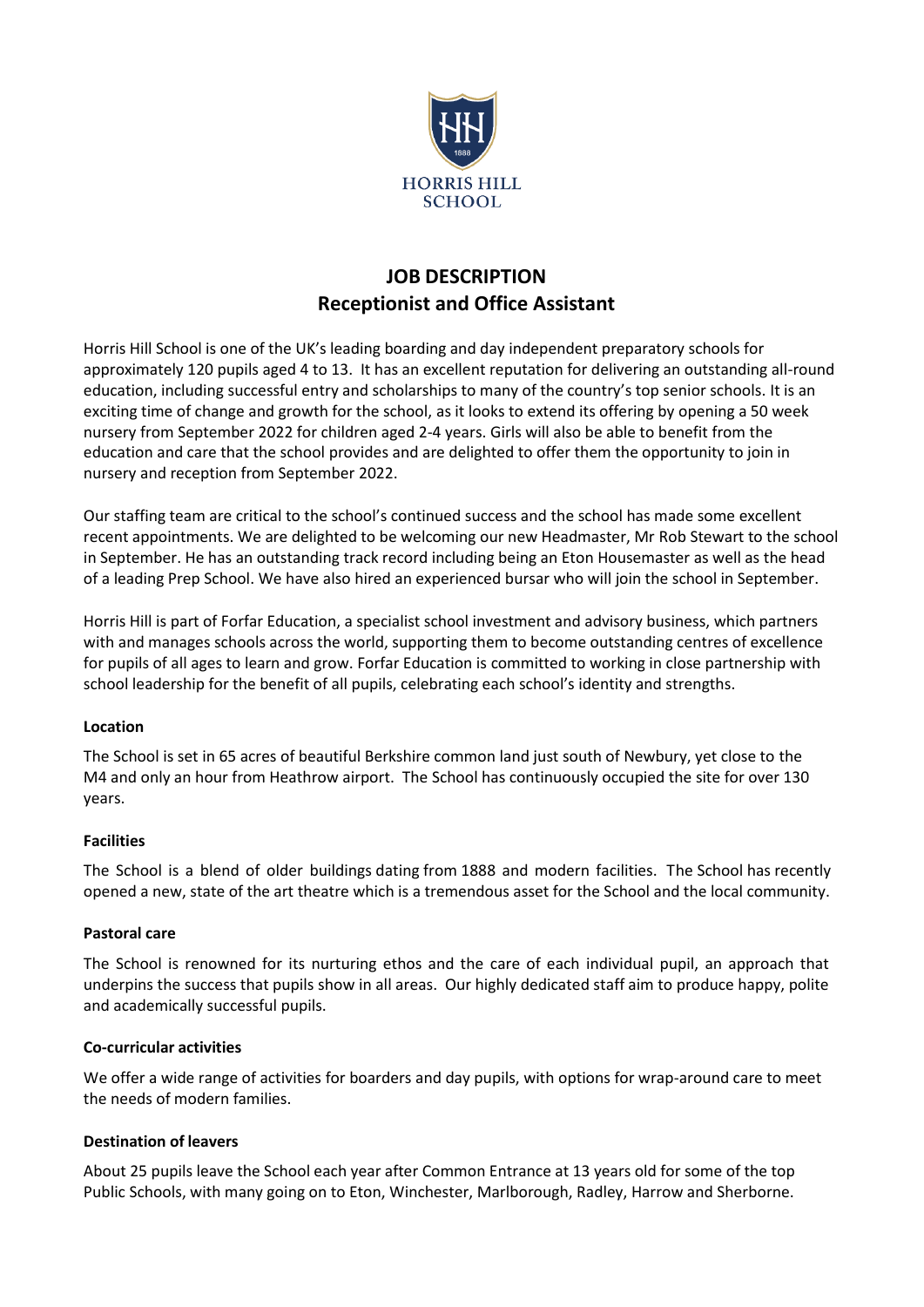## **The Role**

| <b>Job Title:</b>    | Receptionist and Office Assistant                                                                                                           |
|----------------------|---------------------------------------------------------------------------------------------------------------------------------------------|
| <b>Reports To:</b>   | <b>Operations Manager</b>                                                                                                                   |
| <b>Working Time:</b> | Monday to Friday: 8am to 5.30pm with one hour for lunch.<br>This is a full time, year round position with 8 weeks of annual leave per year. |

#### **Main Duties and Responsibilities:**

#### **Reception and Front Desk**

- To greet parents and pupils with a positive, happy, customer-oriented demeanour ensuring that all visitors receive a warm and hospitable welcome to the school
- To answer the main school phoneline in a timely, professional, positive and helpful manner
- To maintain reception ensuring that the area is well presented, welcoming and organised at all times.
- To administer the security arrangements of the school and organise the visitors' book and badges.
- To be the first point of contact for parent enquiries, ensuring that all questions or issues are resolved in a timely manner or directed to the relevant staff member where required
- To contact parents or carers of students on the first day of absence
- To receive messages by phone, email or in person and ensure they are passed on to the appropriate person
- To check that visitors hold appropriate DBS clearance
- To be responsible for incoming and outgoing mail, post and parcels
- To issue calls, emails, text messages, website messages etc as appropriate in order to keep all parties fully informed on school matters

#### **School Administration**

- Book and coordinate meeting rooms, ensuring they are tidy and ready for meetings
- To assist in school filing, pupil folders and record keeping
- To update the school calendar with events and trips
- To be conversant with the school systems for trips and bookings and for weekend arrangements
- In collaboration with the HR manager, ensure external club providers hold appropriate safeguarding checks
- Manage the school bus booking system
- To maintain a current staff contact list
- Liaise with external clubs providers regarding timetables, general logistics
- Work with the Head to prepare internal and external clubs and extra-curricular activities letters and lists and notify parents of clubs allocated.
- Support marketing department with co-ordinating parents newsletters and events programmes
- Assist in posting news stories to the School websites and to social media
- Proactively offer support with school events such as Horris Hill Day, Sports Day and Open Days

#### **PA Support**

- Provide PA support to Headteacher and Bursar
- Assist with diary management and co-ordination of calendars
- To prepare presentations and reports as required
- Assist in organising staff social events and staff birthdays, leaver awards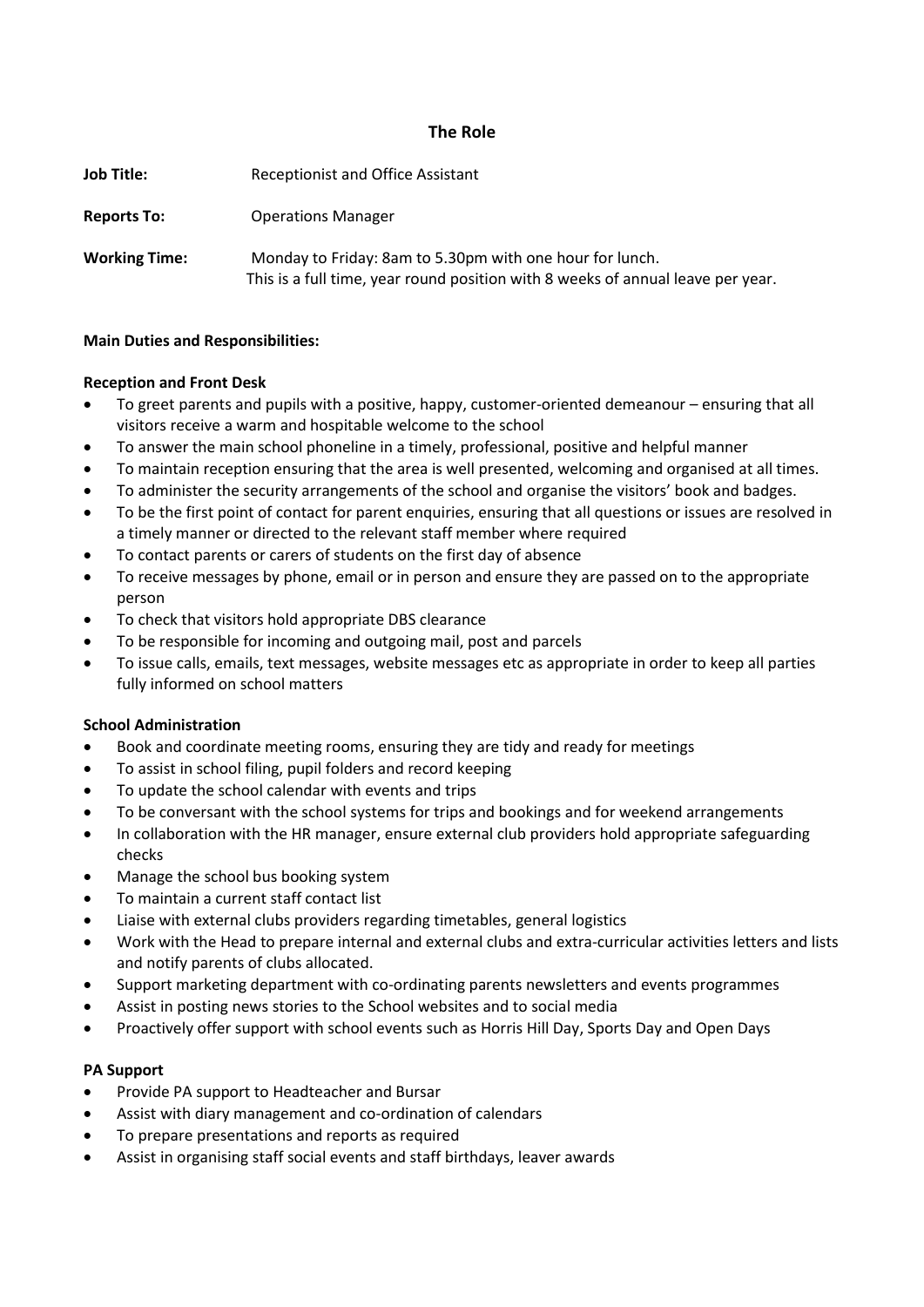## **School Database and Systems**

- Manage data collection and restrict data leaving the School in accordance with GDPR and at the direction of the Bursar.
- Arrange the annual assessment data updates for all pupils and ensure the data therein is updated in the relevant systems prior to the commencement of each Academic year.
- Facilitate updates to pupil medical data and ensure that printed medical lists are kept updated as and when changes occur and that complete new lists are issued prior to the commencement of each new academic year.

## **General Responsibilities**

- Ensures the safety and well-being of children at the School by adhering to and complying with the School's Child Protection and Safeguarding Policy at all times. Horris Hill School is committed to safeguarding children and promoting the welfare of children and young people and expects all employees, workers and volunteers to share this commitment.
- Attends training and staff INSET sessions organised by the School.
- Adheres at all times to Health and Safety legislation, and all school policies and procedures, to ensure their own safety and that of colleagues as well as pupils and visitors.
- Carries out any other reasonable duties as requested by members of the Senior Management Team.

This job description contains an outline of the typical functions of the job and is not an exhaustive or comprehensive list of all possible job responsibilities, tasks, and duties. The job holder's actual responsibilities, tasks, and duties might differ from those outlined in the job description, and other duties commensurate with this level of responsibility may be either permanently or temporarily assigned as part of the job.

# **Person Specification – Receptionist and Office Assistant**

#### **Experience**

- Proven reception experience or alternatively experience in a customer facing position
- Prior administrative experience in a professional environment
- Experience of working in a high volume environment with demonstrable ability to prioritise work from a number of different staff
- Be a team player, show initiative and work autonomously
- Previous school experience is desirable

#### **Qualifications**

• Good level of general education including GCSE Mathematics and English at Grade C or above, or equivalent

#### **Skills, Knowledge and Ability**

- Excellent interpersonal and customer-facing skills with a warm and friendly manner, together with an ability to foster good working relationships with staff, pupils and parents/guardians.
- Excellent verbal and written communication skills, including punctuation and grammar.
- High attention to detail and ability to consistently enter data and information accurately.
- Ability to work on own initiative to a high standard and to deadlines.
- Ability to maintain confidentiality at all times.
- Ability to be pro-active and make suggestions for improvement and change
- Organised, flexible and professional approach with enthusiasm, energy and commitment.
- Proficient in Microsoft Office packages, especially Outlook, Word, Excel and Mozilla Firefox / Internet Explorer with fast, accurate typing skills